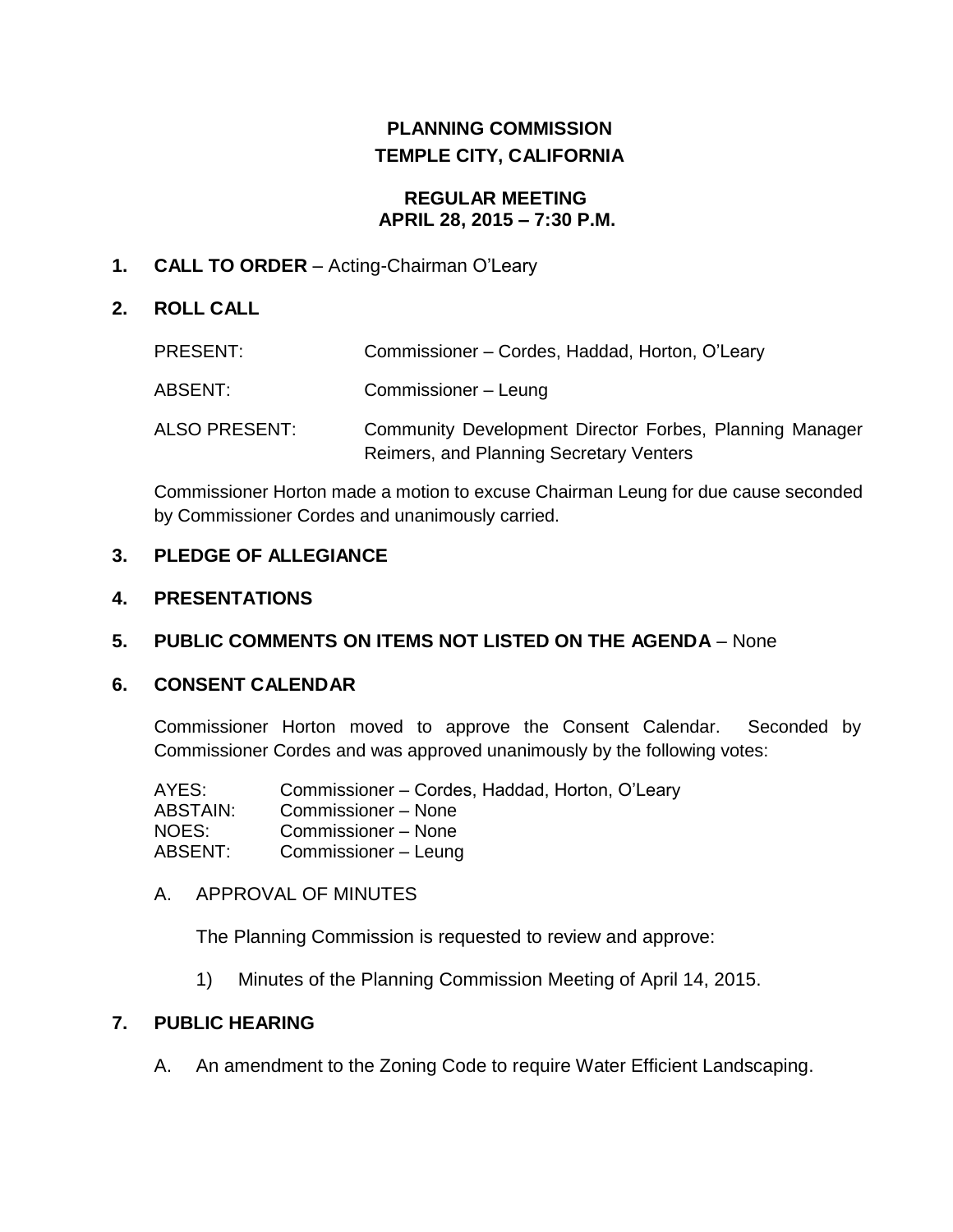The State Legislature passed AB 1881, the Water Conservation in Landscaping Act of 2006, requiring local agencies to adopt a water efficient landscape ordinance or notify the California Department of Water Resources (DWR) about the intent of a local agency to follow the Department's 2009 Model Ordinance. In complying with the State's requirement, Temple City staff sent the letter of intent to DWR on February 11, 2010, indicating that the City will follow the State's model ordinance while working on developing a local Ordinance.

Planning Manager Reimers gave a brief summary of the staff report.

Acting-Chairman O'Leary opened the public hearing.

Mary Kokayko, resident, stated that her water company does not import water. She further stated that residents should use common sense regarding water conservation.

Jim Clift, resident, spoke regarding increased water bills and low flow plumbing fixtures and its effects on sewer systems.

Acting-Chairman O'Leary closed the public hearing.

Commissioner Cordes expressed concern regarding pressure differentials in underground pipes and fire hazards a as result of water conservation. He believed that the Water Efficient Landscaping manual is balanced and could be amended in the future.

Commissioner Haddad expressed a desire to be more aggressive than the criteria set in Assembly Bill (AB)1881 in the Water Efficient Landscaping Manual and ordinance. He felt that the City should take extreme measures regarding water conservation including measures for future droughts. He stated that he would like to amend the water efficient landscaping ordinance section 9-1E-34 increasing the applicability to require water efficient landscaping on all new developments with the exception of parks. He further stated that the City could create an ordinance regarding required water conservation to include reduction of landscape watering to three days a week at eight minutes per duration in the evening.

Commissioner Horton suggested that key stakeholders such as the City's five water companies, Planning Commission, City Council, planning staff, and engineers may be able to provide input regarding water efficient landscaping and water conservation. He felt that the City should craft a comprehensive water conservation policy which would serve as a tool for residents with trigger points for various steps in a drought that could be applied over the next 20-50 years as well as serve as an approach to strategically deal with droughts, water supplies, and population growth. He stated that the City should also participate in outreach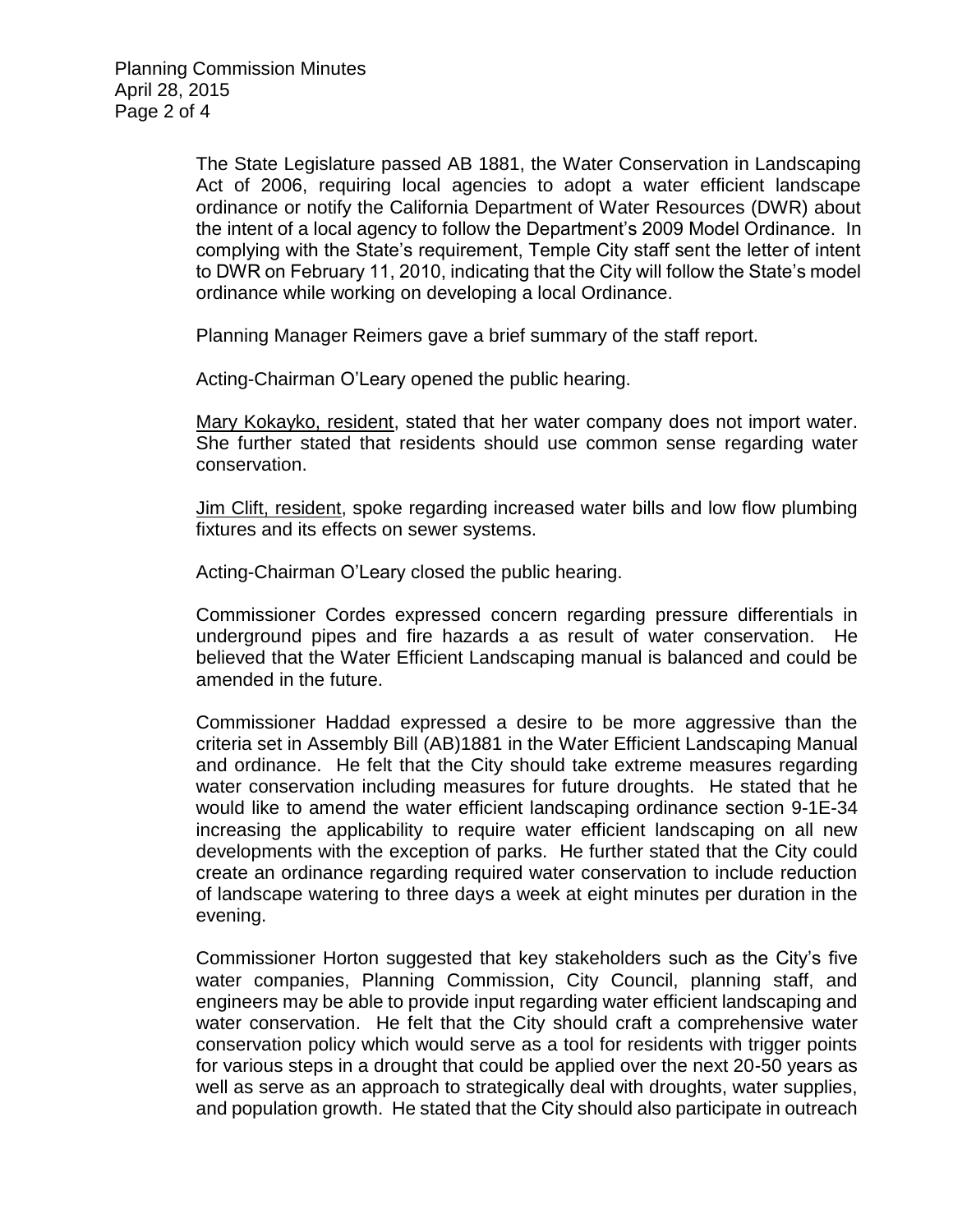programs with the various water companies and distribute low flow faucets and shower heads at the Farmers Market.

Acting-Chairman O'Leary stated that the green building code requires 20 percent water savings on plans. He supported the ordinances self-certification requirement. He stated that the Water Efficient Landscaping Manual is in compliance with the state and could easily be amended.

Commission Haddad made a motion to recommend that the City Council approve File 150000055, amend section 9-1E-34 of the ordinance removing the square footage limitations, thus expanding its applicability, and find that the project is categorically exempt. Seconded by Commissioner Horton and carried by the following roll call vote:

| AYES:    | Commissioner - Haddad Horton  |
|----------|-------------------------------|
| ABSTAIN: | Commissioner – None           |
| NOES:    | Commissioner - Cordes O'Leary |
| ABSENT:  | Commissioner - Leung          |

Commissioner Cordes made a motion to recommend that the City Council approve File 150000055, adopt the ordinance, and find that the project is categorically exempt. Seconded by Commissioner Horton and carried by the following roll call vote:

| AYES:           | Commissioner – Cordes, Haddad, Horton, O'Leary |
|-----------------|------------------------------------------------|
| <b>ABSTAIN:</b> | Commissioner - None                            |
| NOES:           | Commissioner - None                            |
| ABSENT:         | Commissioner – Leung                           |

- **8. UNFINISHED BUSINESS** None
- **9. NEW BUSINESS** None
- **10. COMMUNICATIONS** None
- **11. UPDATE FROM COMMUNITY DEVELOPMENT DIRECTOR** None

#### **12. COMMISSION ITEMS SEPARATE FROM THE COMMUNITY DEVELOPMENT DIRECTORS REGULAR AGENDA**

- A. COMMISSIONER CORDES None
- B. COMMISSIONER HADDAD Would like to know what further steps should be taken regarding water conservation efforts.